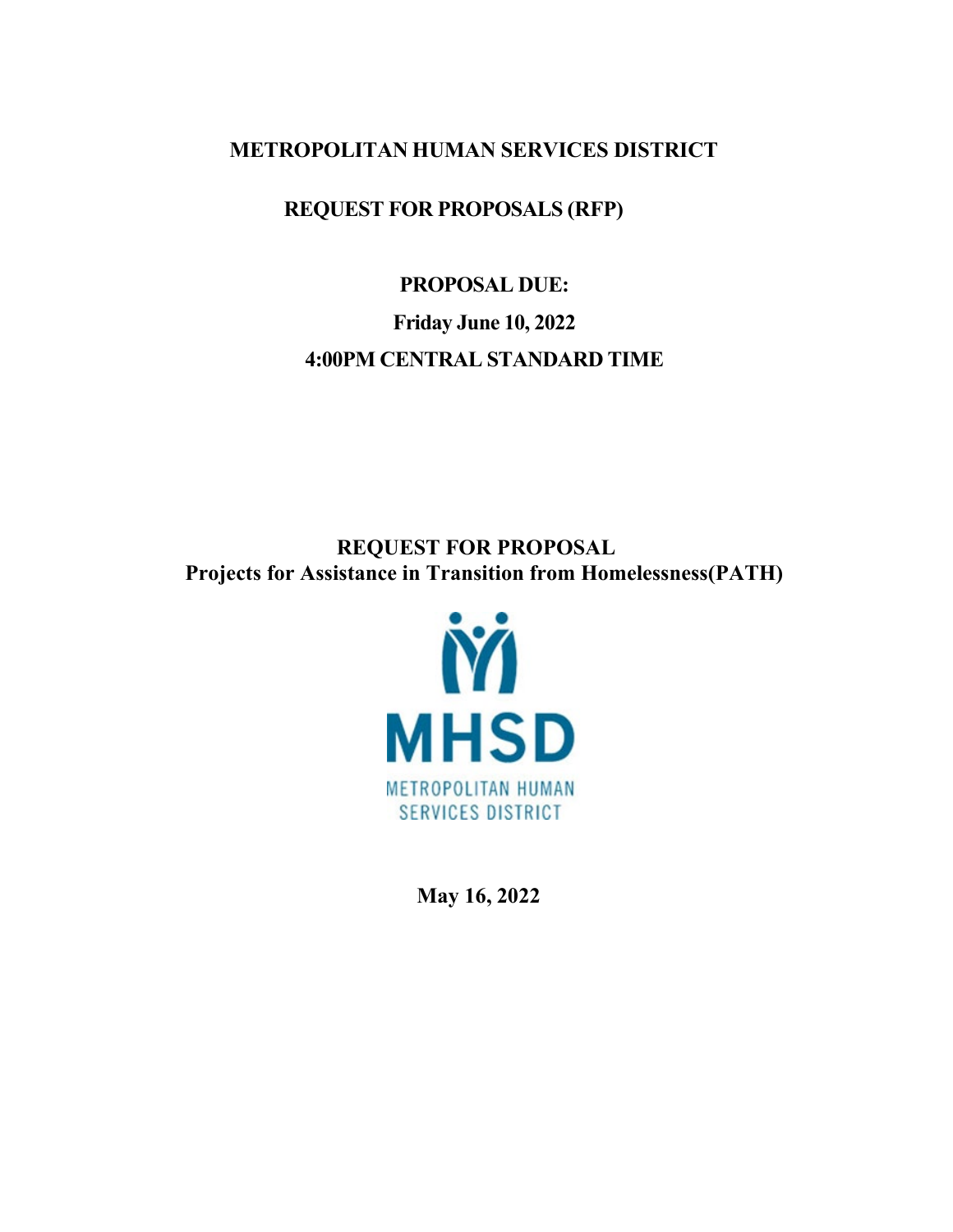### **GENERAL INFORMATION**

#### **Purpose**

This Request for Proposals (RFP) is issued by Metropolitan Human Services District (herein referred to as MHSD) for the purpose of conducting a fair and impartial competitive procurement process to solicit proposals from qualified contractors who are interested in developing and implementing the Projects for Assistance in Transition from Homelessness (PATH). PATH was created as part of the Stewart B. McKinney Homeless Assistance Amendments Act of 1990 (P.L. 101.645) and these federal funds are distributed by the Substance Abuse and Mental Health Services Administration's (SAMHSA) Center for Mental Health Services (CMHS) to all 50 states, the District of Columbia, and U.S. Territories, so thatthey may award funds to local public and non-profit organizations to provide street outreach, case management, and linkage to housing programs as well as behavioral health services for adults with serious mental illnesses, who may have co-occurring substance use disorders, and are either homeless or at imminent risk of becoming homeless. Although the local program is headquartered in New Orleans, Louisiana, services are extended to participants throughout all Metropolitan Human Services District's (MHSD) designated parishes of Orleans, Plaquemine, St. Bernard.

#### **Background**

MHSD was legislatively established in 1996, as a political subdivision of the State of Louisiana, to direct the operation and management of community-based programs and services relative to mental health, developmental disabilities, and addictive disorders for the parishes of Orleans, Plaquemine, St. Bernard. The mission of MHSD to maximize the full potential and enhance the quality of life of individuals, children, youth, and families faced with the challenges of mental health, addictive disorders, developmental disabilities, and their related behaviors. MHSD provides community-based behavioral health treatment services in the greater New Orleans area serving approximately 10,000 clients annually. MHSD is nationally recognized and accredited by the Commission on Accreditation of Rehabilitation Facilities (CARF) for its outpatient adult programs, child treatment programs, and residential program.

The Metropolitan Recovery-Oriented System of Care includes linkages with primary care providers and recovery supports including academic education, employment, STD/HIV testing, housing, school-based services, prenatal screening and brief intervention services, fitness/wellness, family counseling, life skills, parenting, and peer-led groups. These linkages improve the comprehensiveness of services currently being provided to clients served at MHSD clinics and add a key element of engaging clients over time with care coordination and support that are individualized based on need and choice. MHSD also provides services for individuals with developmental disabilities, operates a women's specific treatment group, and delivers postincarceration service coordination. The MHSD Board of Directors is composed of citizens representing consumers of our services in all the parishes served. Outreach to improve knowledge among the public about MHSD services is conducted in the form of distribution of posters, flyers, brochures at public places, agency website, and social media pages, newspaper, and bus stop billboards.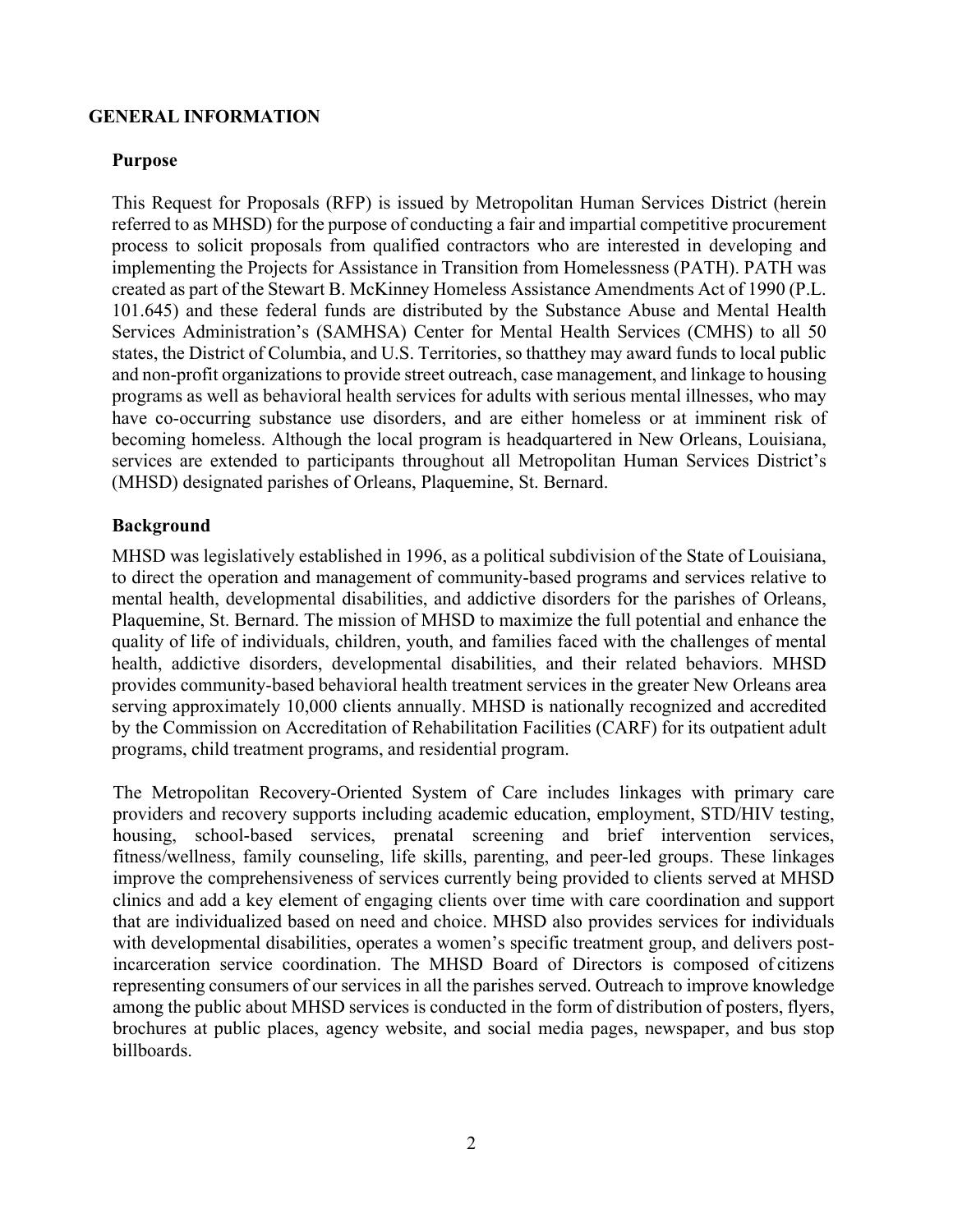## **Requested Scope of Services**

MHSD requests the following services to be addressed in the submitted proposals:

- 1. Outreach services to those with serious mental illness who are experiencing homelessness or in danger of becoming homeless.
- 2. Case management services including preparing and implementing a plan for the provision of community mental health services to eligible homeless individuals and reviewing such plan no lessthan once every three months.
- 3. Assistance in obtaining and coordinating social and maintenance services for eligible individuals who experience homelessness, including services related to daily living activities, peer support, personal financial planning, transportation, habilitation and rehabilitation, prevocational and vocational training, and housing.
- 4. Assistance to eligible individuals who experience homelessness in obtaining income support services, including housing assistance, food stamps, and supplemental security income benefits, using the SSI/SSDI Outreach Access and Recovery (SOAR) model.
- 5. Referral services to eligible individuals who experience homelessness for other services as appropriate.
- 6. Referrals for primary health services, job training, educational services, and relevant housing services including use of peer providers to help to assure that these services are successfully accessedby homeless individuals with serious mental illness(s) and/or co-occurring disorders.

## **POPULATION SERVED AND REFERRAL PROCESS**

## A. Population Served

The program serves homeless individuals with serious mental illness who because of the severity of their illness or transient existence do not avail themselves of traditional mental health treatment services. They are often seen living on the street or in places not ordinarily used as sleeping accommodations for human beings. Service criteria include Adults 18 years of age or older who are within MHSD's seven-parish service area; Are known to have or who by their behavior would appear to have a serious mental illness withor without co-occurring substance use; and are homeless or living in places not typically used for housing or who are at imminent risk of becoming homeless.

B. Referral Process

Potential service recipients, also known as participants or consumers, may be identified, and referred to the contractor by MHSD staff, local public authorities or service organizations, and the contractor may identify potential consumers through the outreach services on streets, to shelters, soup kitchens, police departments, mental health programs, local emergency rooms, group homes and other locations that are congregate sites for homeless individuals.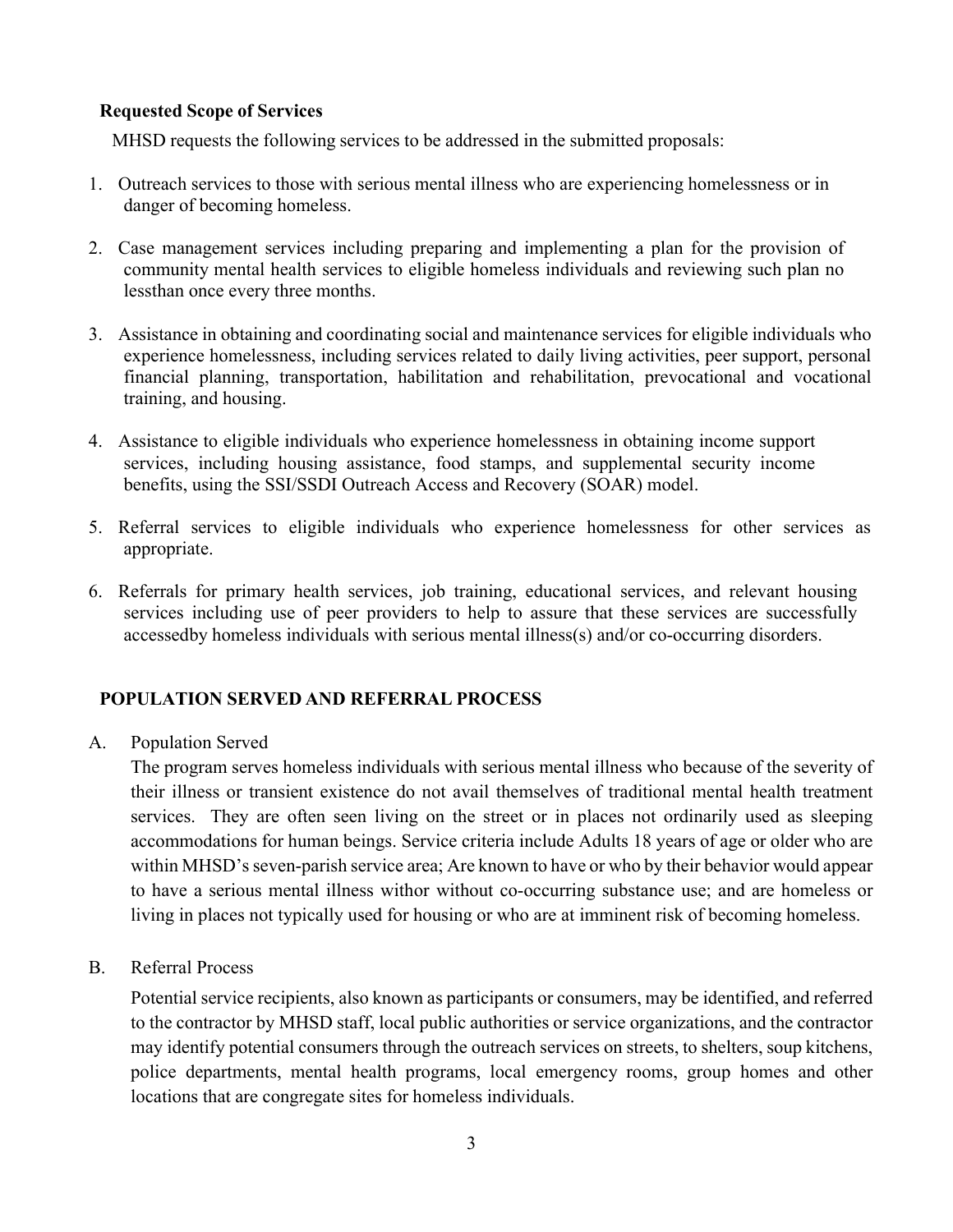## **PROGRAM GOALS AND SERVICE REQUIREMENTS**

A. Program Goals:

The goal of the PATH program is to obtain housing, along with mental health or co-occurring mental health and substance use treatment services, for adults who are homeless or at risk of homelessness.

- B. Program Services:
	- 1. PATH Local Provider Intended Use Plan (IUP) Contractor provides services according to the approved IUP (see Attachments A and B of this Statement of Work) for the current federal fiscal year and operates according to applicable local, state, and federal laws. The contractor utilizes current information on MHSD facility and program names, addresses, phone numbers, fax numbers, hours of operation, and descriptions of services in order to provide information and referral services to program participants (http://www.mhsdla.org/). Contractor utilizes a comprehensive database of current resources, such as [https://www.louisiana211.org/,](https://www.louisiana211.org/) that provide assistance (e.g., food, clothing, shelter, and financial help) to individuals residing in the MHSD geographical service area in order to provide information and referral services to program participants. The contractor needs to attend all required meetings including the quarterly statewide PATH meeting/ conference call held by the Louisiana Department of Health-Office of Behavioral Health (LDH-OBH) and the quarterly regional contract providers meeting/ conference call held by MHSD. Contractor acknowledges and responds to emails from MHSD within one business day.
	- 2. PATH Eligibility Determination and Enrollment PATH staff observe and talk with potential participants and individuals are determined to be PATH-eligible when they report criteria that meet the Public Health Service Act definitions of experiencing literal homeless or imminent risk of homelessness AND report or display symptoms that meet the definition of Serious Mental Illness with or without co-occurring substance use. Individuals experiencing only substance use disorders are not eligible for PATH services. PATH Enrollment occurs when an individual is determined to be PATH-eligible, agrees to receive services, and PATH staff have opened a case file, that includes at a minimum: basic demographic information for reporting; documentation of the determination of PATH eligibility; documentation of the mutual agreement for the provision of services, and documentation of services provided.
	- 3. Environmental Support Services Contractor assists PATH eligible consumers in accessing and/or maintaining services available in the community to the public or services identified for mentally ill consumers. Contractor will access available funds to assist consumers with payments for emergency shelter, short term rent subsidies, security, and service deposits, and rent to avoid eviction.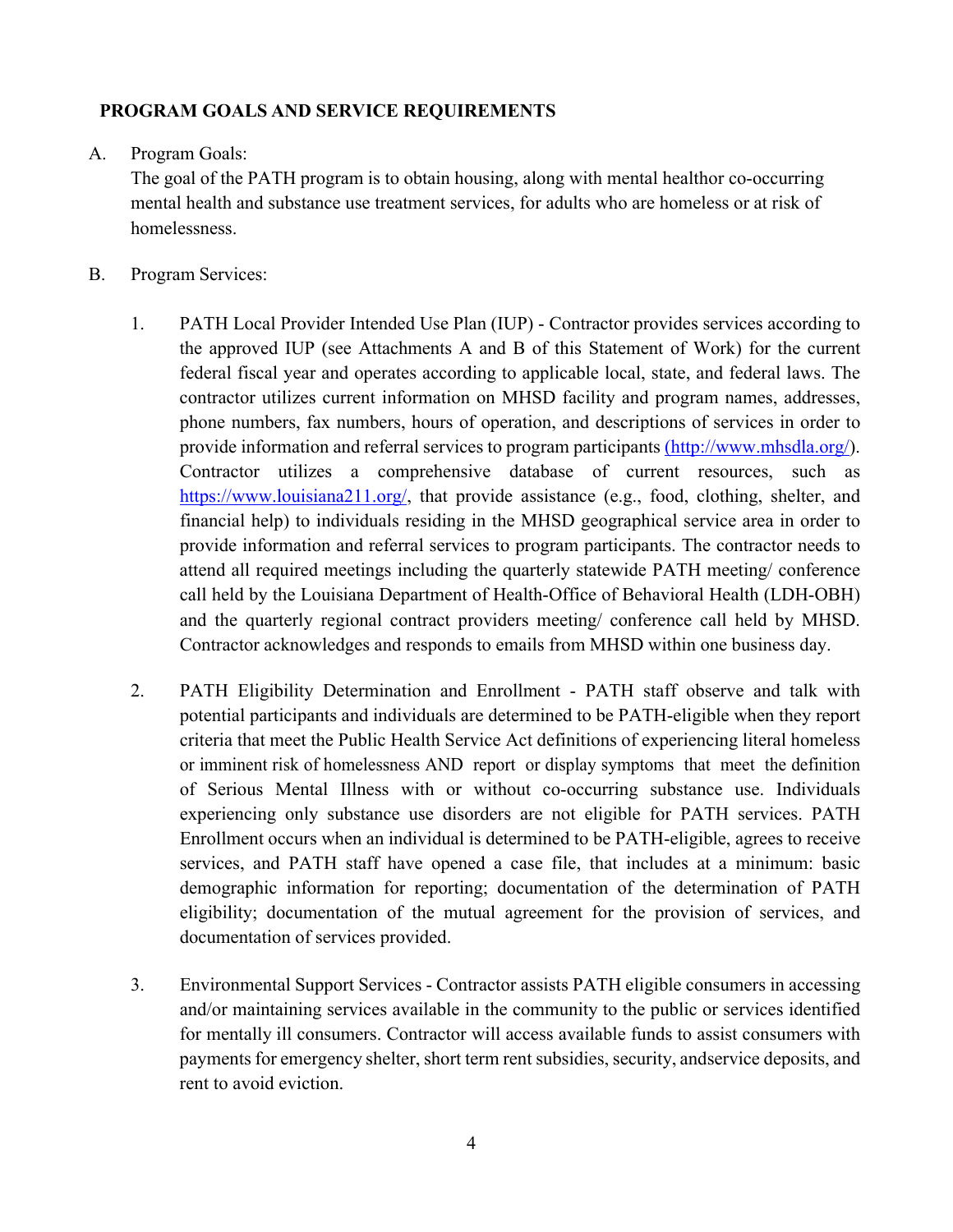- 4. Case Management Contractor assists PATH enrolled consumers in identifying service needs to reduce or prevent homelessness and accessing the appropriate services and supports. Contractor shall maintain appropriate documentation to substantiate consumer service needs, consumer self-determination regarding service acceptance, action taken by the contractor's staff to address the same, and disposition of service referral. Contractor shall develop mechanisms and procedures to assure the physical and emotional support needed for the consumer to access community services. Contractor will assist the consumerin establishing or re-establishing self-sufficiency, interdependence, and self-determination. As appropriate, staff will: Assist in networking with family members and significant others; Educate consumers on practical approaches to coping with daily living demands, including personal financial planning, transportation services, habilitation and rehabilitation services, prevocational and vocational services, and housing services; Provide support to the consumer in developing skills in decision-making and self-determination; Assist consumers in obtaining income support services, including housing assistance, food stamps, and supplemental security income benefits; Refer consumers to primary health services, mental health, and substance use treatment services, job training, educational services, and relevant housing services.
- 5. Continuity of Operations Contractor shall Provide a written Business Continuity & Disaster Preparedness Plan that describes continued staffing and service delivery to consumers during disasters (https://www.ready.gov/business).

### **RECORD KEEPING**

- A. Programmatic Records
	- 1. Participant Files and Data Contractor is required to enter all required data into the HUD Homeless Management Information System (HMIS) administered by the designated Continuum of Care Program, the PATH Data Exchange (PDX), and/or other data collection system as required by Louisiana's PATH Primary State Contact for outcomes evaluation purposes. Contractor shall maintain a policy and procedure manual to ensure standardization of work and fidelity to the applicable certification requirements; set clear expectations for staff and volunteers; protect consumers' rights; and outline ethical standards for the service.
	- 2. Personnel Contractor shall maintain staff and volunteer records that include and are not limited to: Written job descriptions including minimum qualifications; Validation of references and credentials; Background checks; Signed confidentiality acknowledgment statements; Annual performance evaluation; Documented orientation and in-service training; Personnel actions/employee response.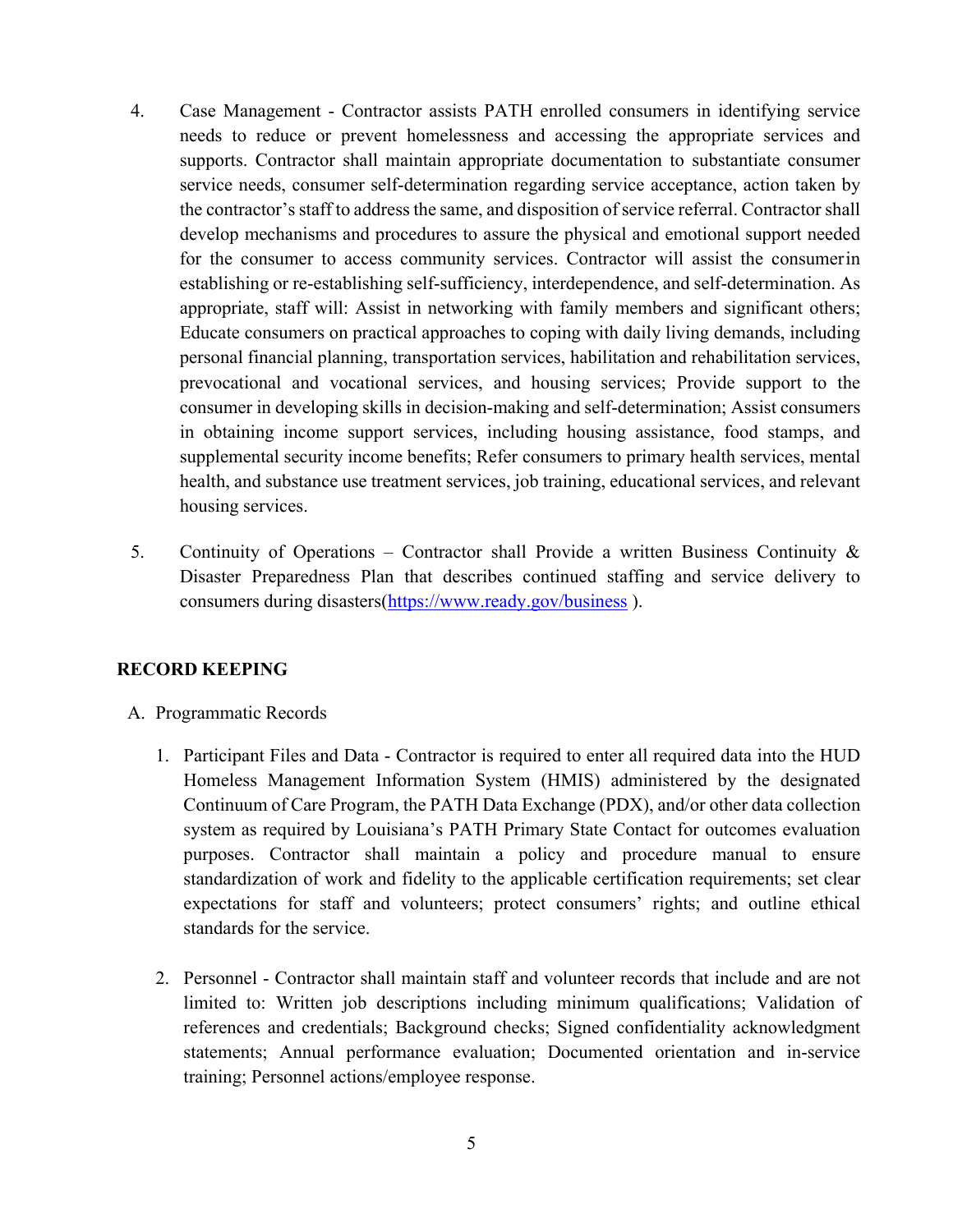## B. Fiscal Records

1. Contractor shall employ timekeeping, record-keeping, and receipt procedures that will provide an audit trail. Appropriate financial documentation for invoices must be submitted monthly to MHSD. MHSD is responsible for the technical direction of the contract which includes receiving and accepting all reports relative to services, financial documentation and verification, and other reports as requested. Notwithstanding any otherterms of this contract, failure of the contractor to submit required reports when due, or failure to perform or deliver required work or services will result in the withholding of payments under the contract.

# 2. COST SHARING and MATCH REQUIREMENTS

SAMHSA requires that all recipients meet matching requirements within the timeframe specified in for grant period. The recipient must match directly or through donations from public or private entities, non-federal contributions toward such costs in an amount that is not less than \$1 for each \$3 of federal PATH funds. Non-federal contributions required: (a) may be in cash or in-kind, fairly evaluated, including plant, equipment, or services.

## 3. Non-Federal source for matching

- a. Must meet the same types of project cost as allowable under the program.
- b. Must be allowable, necessary, and reasonable for accomplishment of the grant project objectives.
- c. Cannot come from recipient matching costs that are being used to match other federal awards.
- d. Other federal funds cannot be used as a non-federal match for SAMHSA's grant project.
- 4. Contractor shall have an annual audit conducted by an independent certified public accountant, and it must be submitted within six months of the end of the contractor's business year. Two copies of the audit should be sent to LDH-Fiscal Management (P.O. Box 91117, Baton Rouge, LA 70821-3797) and two copies to MHSD-Administration (3100 General de Gaulle., New Orleans, LA 70114). By law, seven copies (six bound and one unbound) of the audit must also be submitted to the Office of the LegislativeAuditor (P.O. Box 94397, Baton Rouge, LA 70804). All audit copies must be submitted prior to the renewal of the contract and/or provision of any services for the contract period. The cost of the audit is the responsibility of the contractor.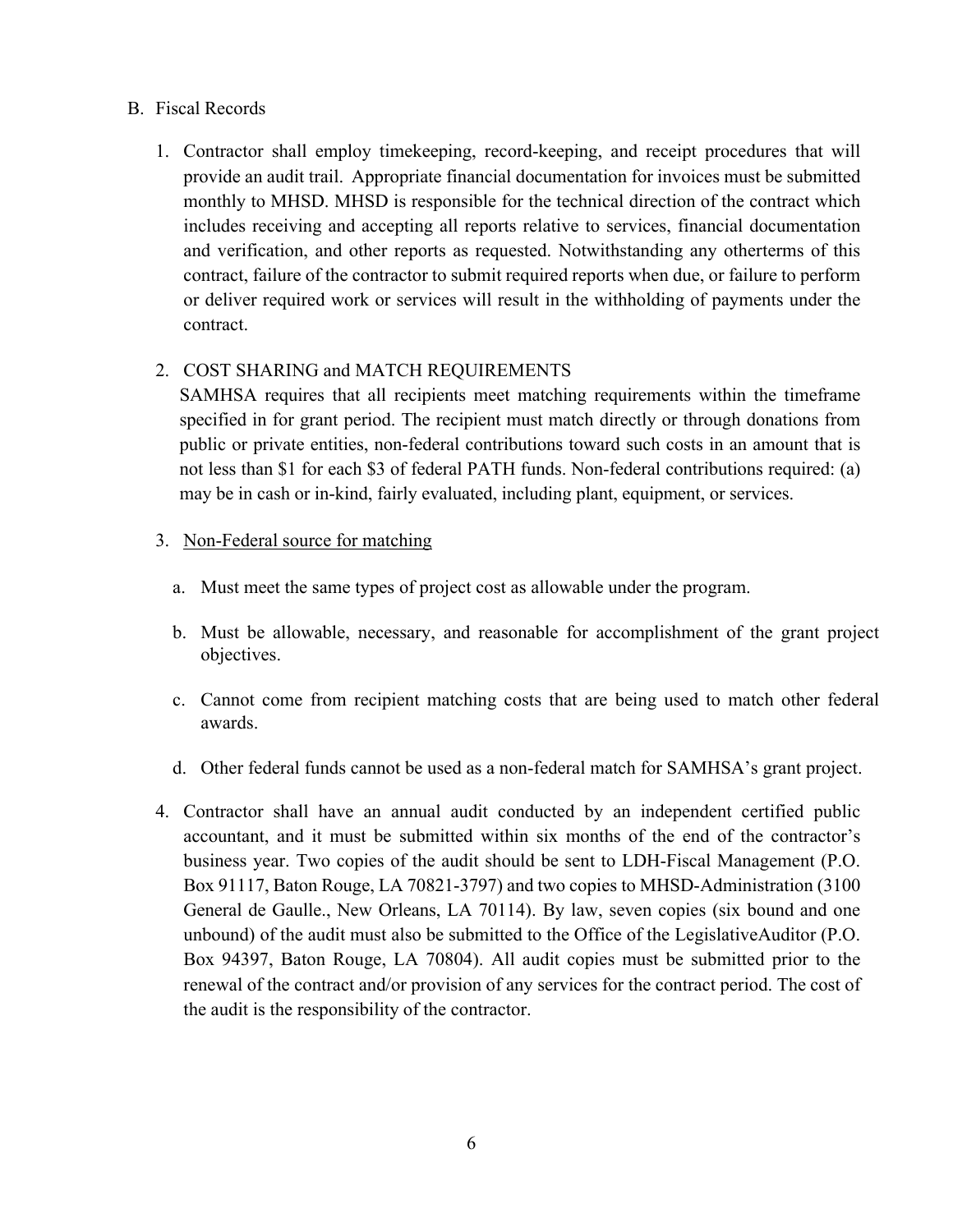# **QUALITYASSURANCE**

Contractor agrees to establish a Quality Improvement Program in a format to be approved by MHSD. The Contractor shall establish a Quality Improvement Committee which shall meet, no less frequently than semiannually, to review results of monitoring and to plan indicated corrective actions. Summary results of program evaluation will be reviewed annually by the Contractor's Governing Body.

## **OUTCOMES**

Contractor shall submit the following data and documentation of services provided along with the corresponding monthly invoice for reimbursement.

- A. Process Outcomes: Number of outreach contacts made; Number of persons determined to be PATH eligible; Number of persons enrolled in the PATH program.
- B. Programmatic and Consumer Outcomes: The projected number of adult clients to be contacted during FY 2022-2023 is 350. 30% of those contacted will be enrolled in PATH funded services. 60% of clients served with PATH funds are projected to be literally homeless.

# **CORPORATE COMPLIANCE**

Metropolitan Human Services District (MHSD) is committed to conducting itself as a good organizational citizen by promoting an organizational culture that emphasizes commitment to compliance with the law. As an organization, MHSD is committed to preventing fraud, abuse, and waste while furthering its mission. This commitment extends to every aspect of business as well as every work-related activity of staff, employees, contractors, and individuals with responsibility pertaining to the ordering, provision, marketing, documentation, and billing of services reimbursable by federal, state, or private health care programs.

The commitment further extends to the preparation of claims, reports, or other documentation for reimbursement for items or services according to the statutes, regulations, and written directives of Medicare, Medicaid, private health insurance, and all other federal health care programs (as defined in 42 U.S.C. x 132017b (f), hereinafter collectively referred to as "Federal Health Care Programs"). MHSD is also committed to ensuring that it complies with the requirements of all federal and state programs from which it receives funding above and beyond the Federal Health Care Programs. And MHSD is committed to compliance with the Federal False Claims Act (31 USCS 37293734, 1994).

The Corporate Compliance Policy provides standards of conduct and internal control systems that are reasonably capable of preventing violations of any law, whether criminal or noncriminal, for which MHSD is, or would be, liable.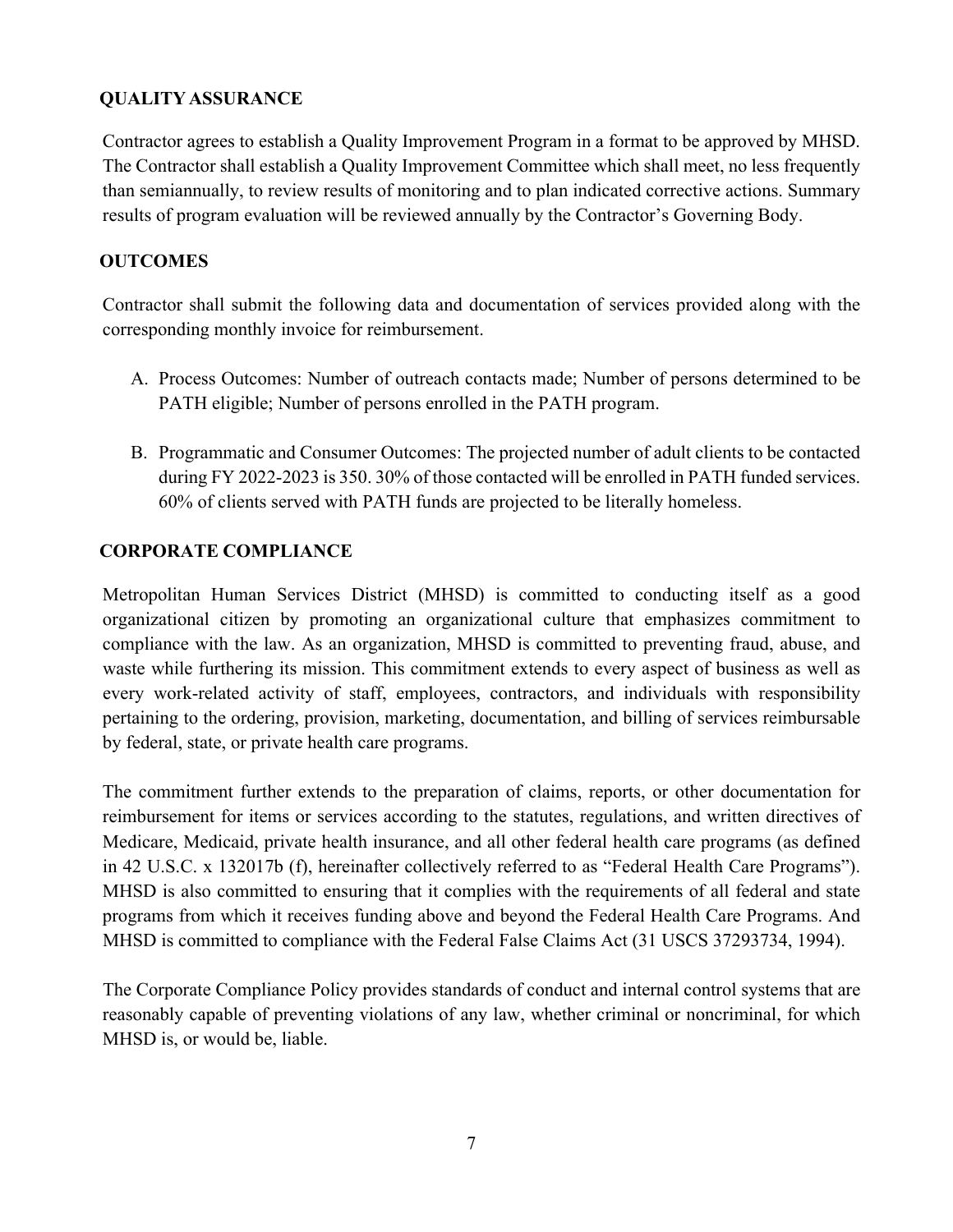## **MONITORING/EVALUATION PROCESS**

Contractor agrees that all work performed under this contract shall be monitored by MHSD, LDH-OBH, and SAMHSA. Onsite review of contractual performances shall be conducted quarterly, or more frequently as necessary. Reviews of submitted invoices and documentation of services (i.e., contractual performance) shall be conducted quarterly, or more frequently as necessary. Contractor shall respond to corrective actions indicated as necessary within time frames stipulated by MHSD.

The proposer is expected to carry out program research, design, and implementation in consultation with MHSD. Program deliverables are expected to conform to standard technical requirements to ensure successful implementation.

**Note:** The selected proposer/contractor must be or become an active member of the Continuum of Care (COC) which is Louisiana's largest coalition to end homelessness and is responsible for the Coordinated Entry process required for individuals to access HUD-funded homeless housing (https://unitygno.org).

Proposers are required to be or become a member of the Continuum of Care (CoC). If already, a member of CoC then submit a Letter of Certification from the CoC and a Letter of Compliance from HIMS Lead.

If proposer is not a member and gets selected for the contract, letters should be obtained before executing:

CoC – letter indicating that provider has made acceptable arrangements to become a full participant in the CoC.

HMIS – letter indicating that provider has made acceptable arrangements with HMIS Lead to become fully compliant.

## **Contract Award Amount**

Awards in the form of a contract will not exceed \$196,525 with a cash match requirement of \$66,108.00 for the project period of July 1, 2022 – June 30, 2023 (33% in-kind/cash match of the total contract budget is a federal requirement).

## **Term of Contract**

The period of any contract resulting from this RFP is tentatively scheduled to begin on or about July 1, 2022, and to continue through June 30, 2023.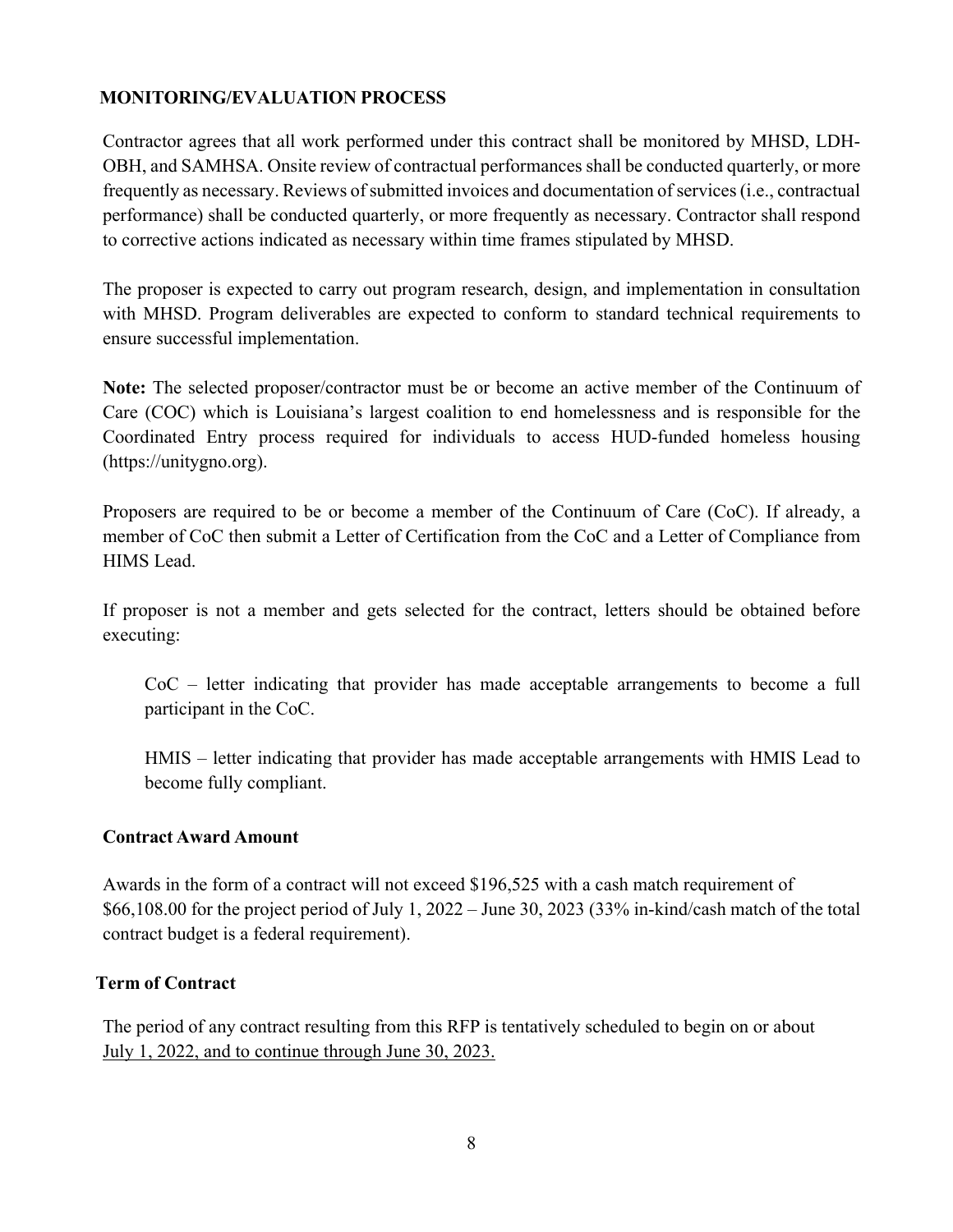### **Proposer Inquiries**

Potential proposers should submit all questions in writing by email to the RFP Coordinator. Questions will be researched, and the official response will be distributed in writing and/or posted on the Internet. Written questions regarding RFP requirements or Scope of Services must be submitted to the RFP Coordinator as listed below.

This RFP is available at <u>[www.mhsdla.org](http://www.mhsdla.org/)</u>

Brittany Howard, RFP Coordinator Email: [brittany.howard@mhsdla.org](mailto:brittany.howard@mhsdla.org)  Phone: 504-535-2933

Mailing Address: Metropolitan Human Services District 3100 General de Gaulle New Orleans, Louisiana 70114

MHSD will consider written inquiries and requests for clarification of the content of this RFP received from potential proposers via email to the RFP Coordinator. Written inquiries must be received by the time and date specified in the Schedule of Events. MHSD reserves the right to modify the RFP should a change be identified that is in the best interest of MHSD. Official responses to all questions submitted by potential proposers will be posted on the MHSD website beginning 5/16/2022 at [www.mhsdla.org](http://www.mhsdla.org/)

Only the MHSD Executive Director and MHSD Deputy Director have the authority to officially respond to proposers' questions on behalf of MHSD. Any communications from any other individuals are not binding to MHSD.

### **Definitions**

**Contractor**: The successful proposer who is awarded a contract.

**Proposer:** An individual or organization submitting a proposal in response to an RFP.Shall,

**Must, Will:** Words used to denote a mandatory requirement.

**Should, May, Can**: Words used to denote an advisory or permissible action.

#### **Schedule of Events**

| <b>Event</b>                                           | <b>Time/Date</b>           |
|--------------------------------------------------------|----------------------------|
| <b>Advertise RFP and mail public announcements.</b>    | 5/16/2022                  |
| Advertise 2 consecutive days in the Advocate newspaper | <b>Week of 5/16/22</b>     |
| Deadline for receipt of written inquiries.             | 5/23/2022                  |
| Issue responses to written inquiries.                  | <b>Beginning 5/31/2022</b> |
| Deadline for receipt of proposals.                     | $6/10/2022$ , 4pm CST      |
| Announce award of contractor selection.                | 6/24/2022                  |
| <b>Contract execution.</b>                             | 6/30/2022                  |
| <b>Estimated Contract start date.</b>                  | 7/1/2022                   |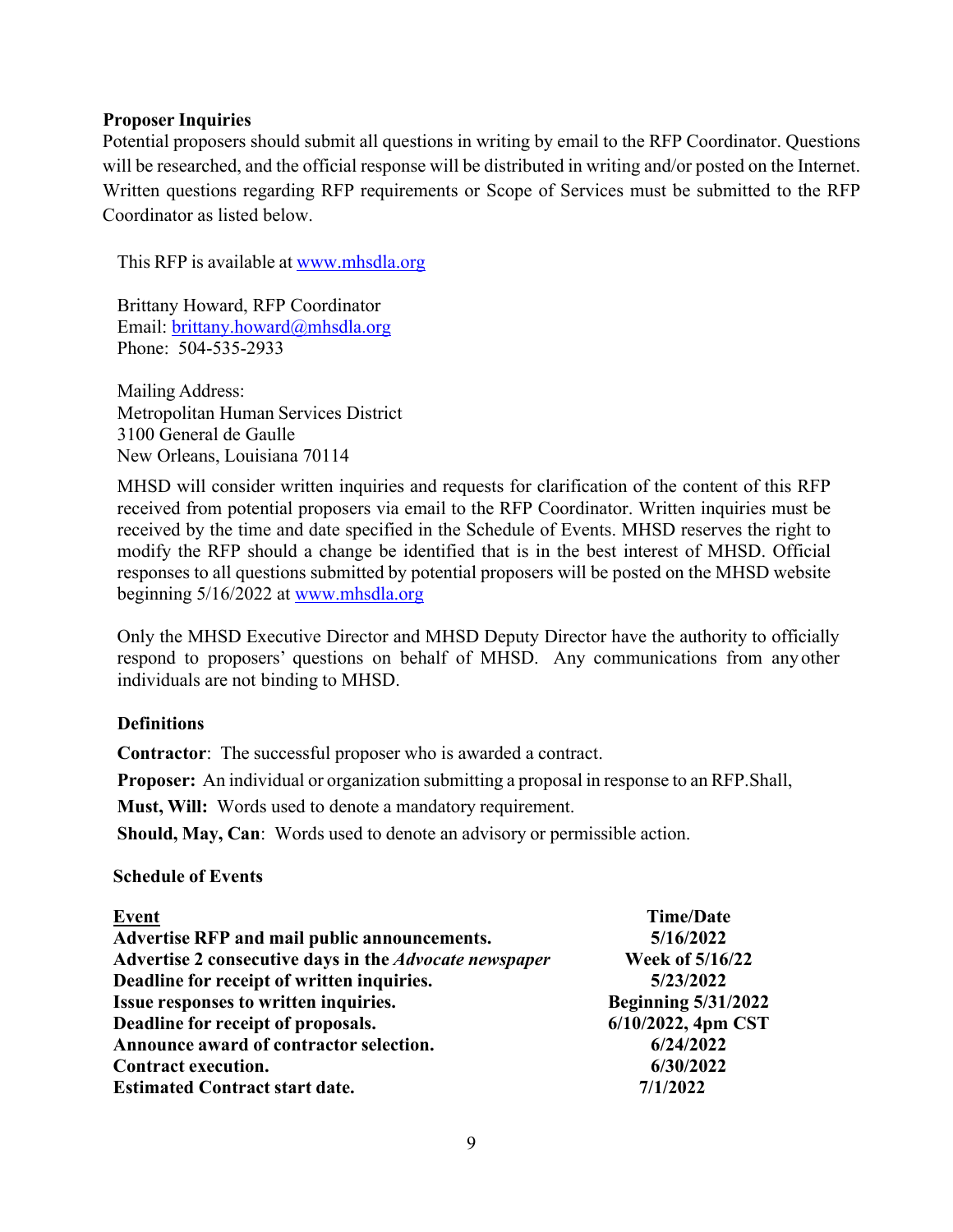NOTE: MHSD reserves the right to change this schedule of RFP events, as it deems necessary.

## PROPOSAL INFORMATION

## **Qualifications of Proposer**

Proposer is required to summarize expertise and experience in the marketing and prevention science field. Cite previous clients and projects.

MHSD must find that the selected proposer:

- Has adequate financial resources for performance or can obtain suchresources as required during performance.
- Has the necessary experience, organization, technical qualifications, skills, and facilities, or has the ability to obtain them.
- Can comply with the proposed or required time of delivery or performance schedule.
- Has a satisfactory record of integrity, judgment, and performance; and
- Is otherwise qualified and eligible to receive an award under applicable laws and regulations.
- Has expertise using evidence-based prevention strategies.

Proposers should ensure that their proposals contain sufficient information for MHSD to make its determination by presenting acceptable evidence of the above to perform the contracted services.

## **RFP Addenda**

MHSD reserves the right to change the schedule of events or revise any part of the RFP by issuing an addendum to the RFP at any time. Addenda, if any, will be posted at [www.mhsdla.org.](http://www.mhsdla.org/) It is the responsibility of the proposer to check the website for addenda to the RFP.

### **Proposal Rejection/RFP Cancellation**

Issuance of this RFP in no way constitutes a commitment by MHSD to award a contract. MHSD reserves the right to accept or reject, in whole or part, all proposals submitted and/orcancel this announcement if it is determined to be in MHSD's best interest.

### **Withdrawal of Proposal**

A proposer may withdraw a proposal that has been submitted at any time up to the date and time the proposal is due. To accomplish this, a written request signed by the authorized representative of the proposer must be submitted to the RFP Coordinator.

## **Subcontracting Information**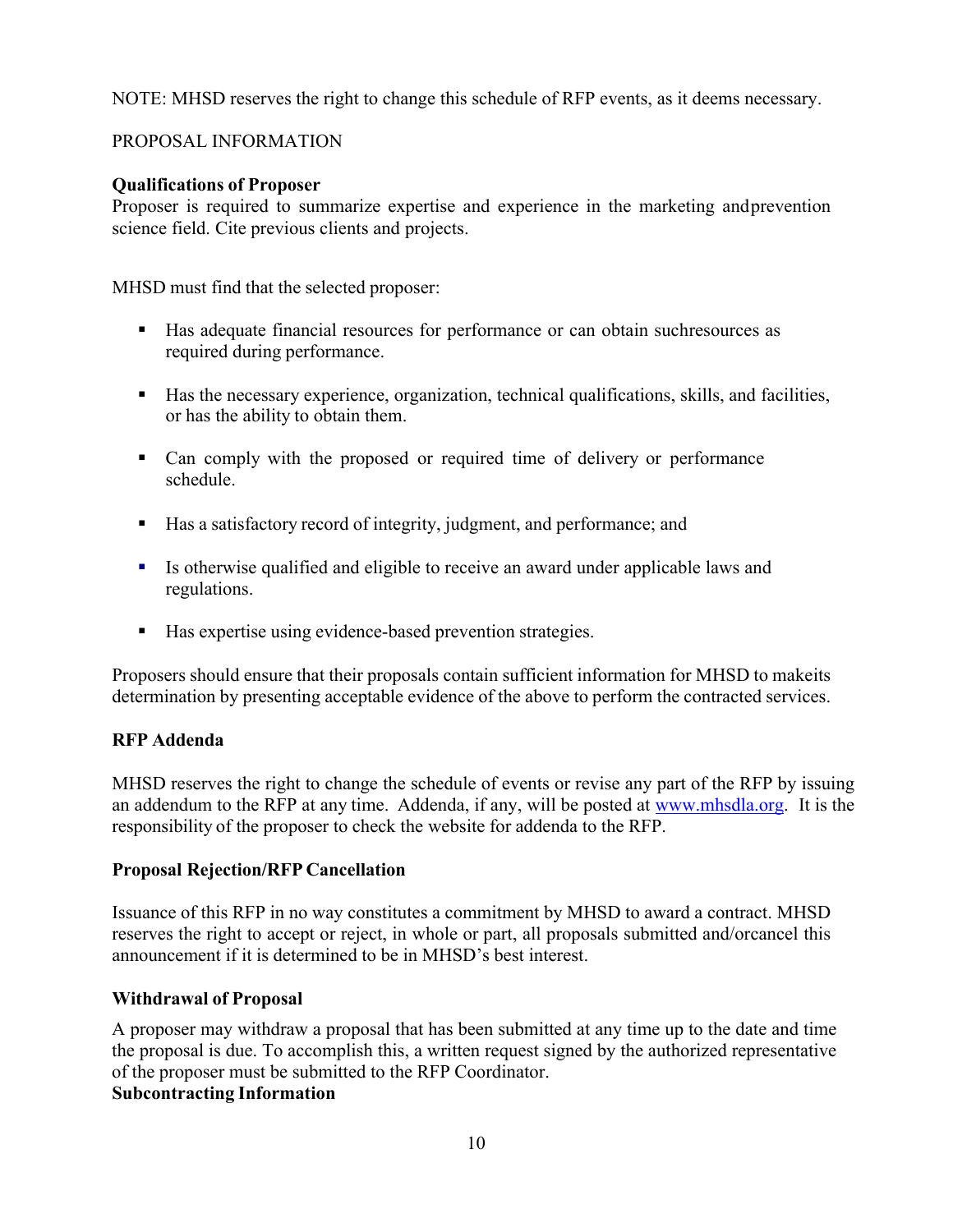MHSD shall have a single prime contractor as the result of any contract negotiation, and that prime contractor shall be responsible for all deliverables specified in the RFP and proposal. This general requirement notwithstanding, proposers may enter subcontractor arrangements,however, should acknowledge in their proposal's total responsibility for the entire contract.

If the proposer intends to subcontract for portions of the work, the proposer should identify any subcontractor relationships and include specific designations of the tasks to be performed by the subcontractor. Information required of the proposer under the terms of this RFP shall also be required for each subcontractor. The prime contractor shall be the single point of contact for all subcontract work. Unless provided for in the contract with MHSD, the prime contractor shall not contract with any other party for any of the services herein contracted without the express prior written approval of MHSD.

### **Ownership of Proposal and Products Produced**

All materials submitted in response to this request and all products produced while under contract with MHSD shall become the property of MHSD. Selection or rejection of a proposaldoes not affect this right.

### **Cost of Preparing Proposals**

MHSD shall not be liable for any costs incurred by proposers prior to issuance of or entering a contract. Costs associated with developing the proposal, preparing for oral presentations,and any other expenses incurred by the Proposer in responding to this RFP are entirely the responsibility of the Proposer and shall not be reimbursed in any manner by MHSD.

#### **Contract Award and Execution**

MHSD reserves the right to enter a contract without further discussion of the proposal submitted based on the initial offers received. MHSD reserves the right to contract for all or apartial list of services offered in the proposal. The RFP and proposal of the selected Proposer shall become part of any contract initiated by MHSD.

The selected Proposer shall be expected to enter a contract with MHSD. In no event shall a Proposer submit its own standard contract terms and conditions as a response to this RFP. The Proposer should submit with its proposal any exceptions or exact contract deviations that its firm wishes to negotiate. Negotiations may begin with the announcement of the selected Proposer. If the contract negotiation period exceeds five (5) business days or if the selected Proposer fails to sign the final contract within five (5) business days of delivery, MHSD may elect to cancel the award and award the contract to the next-highest-ranked Proposer.

### **Code of Ethics**

Proposers are responsible for determining that there will be no conflict or violation of the Louisiana Ethics Code if their company is awarded the contract. The Louisiana Board of Ethics is the only entity which can officially rule on ethics issues.

### **RESPONSE INSTRUCTIONS**

#### **Proposal Submission**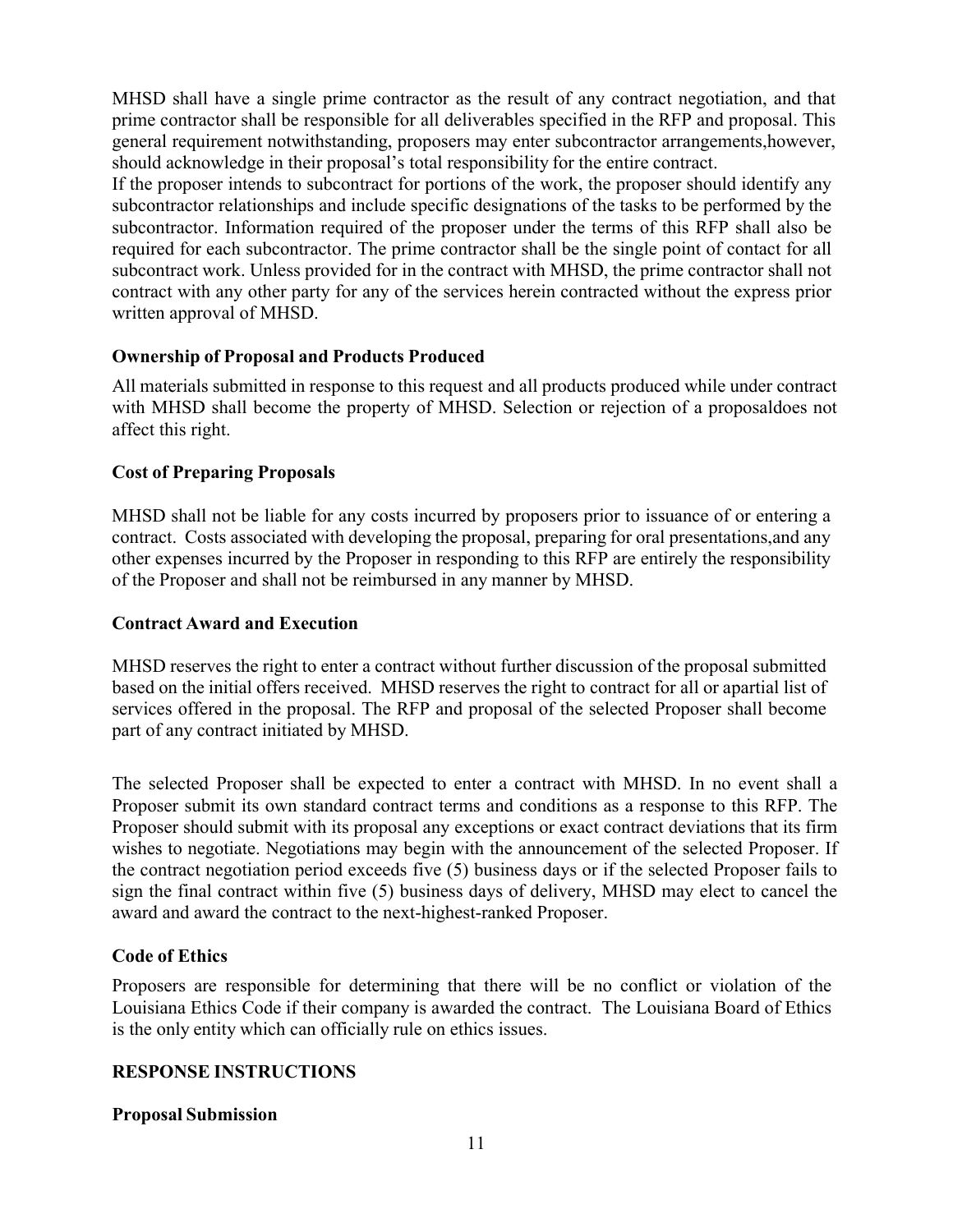Firms/individuals who are interested in providing services requested under this RFP must submita proposal containing the mandatory information specified in this section. The proposal must be received in hard copy (printed) version by the RFP Coordinator on or before the time and the date specified in the Schedule of Events. Fax or E-mail submissions are not acceptable.

Proposers mailing their proposals should allow sufficient mail delivery time to ensure receipt oftheir proposal by the time specified. The proposal package must be delivered at the proposer's expense to:

> Brittany Howard, Program Manager Metropolitan Human Services District 3100 General de Gaulle New Orleans, Louisiana 70114

It is solely the responsibility of each Proposer to ensure that their proposal is delivered at the specified place and prior to the deadline for submission. Proposals received after the deadlinewill not be considered.

MHSD requires that six (6) copies of the proposal be submitted to the RFP Coordinator at the address specified. At least one copy of the proposal shall contain original signatures of those company officials or agents duly authorized to sign proposals or contracts on behalf of the organization. A certified copy of a board resolution granting such authority must be dated withinthree years and must name the current individual authorized by the board to act on its behalf regarding the contract should be submitted if proposer is a corporation. The copy of the proposalwith original signatures will be retained for incorporation in any contract resulting from this RFP.

## **Proposal Format**

Proposal paper must be white paper and 8.5 inches by 11.0 inches in size. Pages must be singlesided and typed in black ink, single-spaced, using 12-point Times New Roman font, with all margins (i.e., left, right, top, bottom) at least one inch each. Pages should be typed with one column per page and should be numbered consecutively from beginning to end so that information can be located easily during review. Page limit is not to exceed 15 pages, notincluding attachments.

## **Cover Letter**

A cover letter should be submitted on the Proposer's official business letterhead explaining the intent of the Proposer.

### **Certification Statement**

The Proposer must sign and submit the Certification Statement shown in Attachment 1.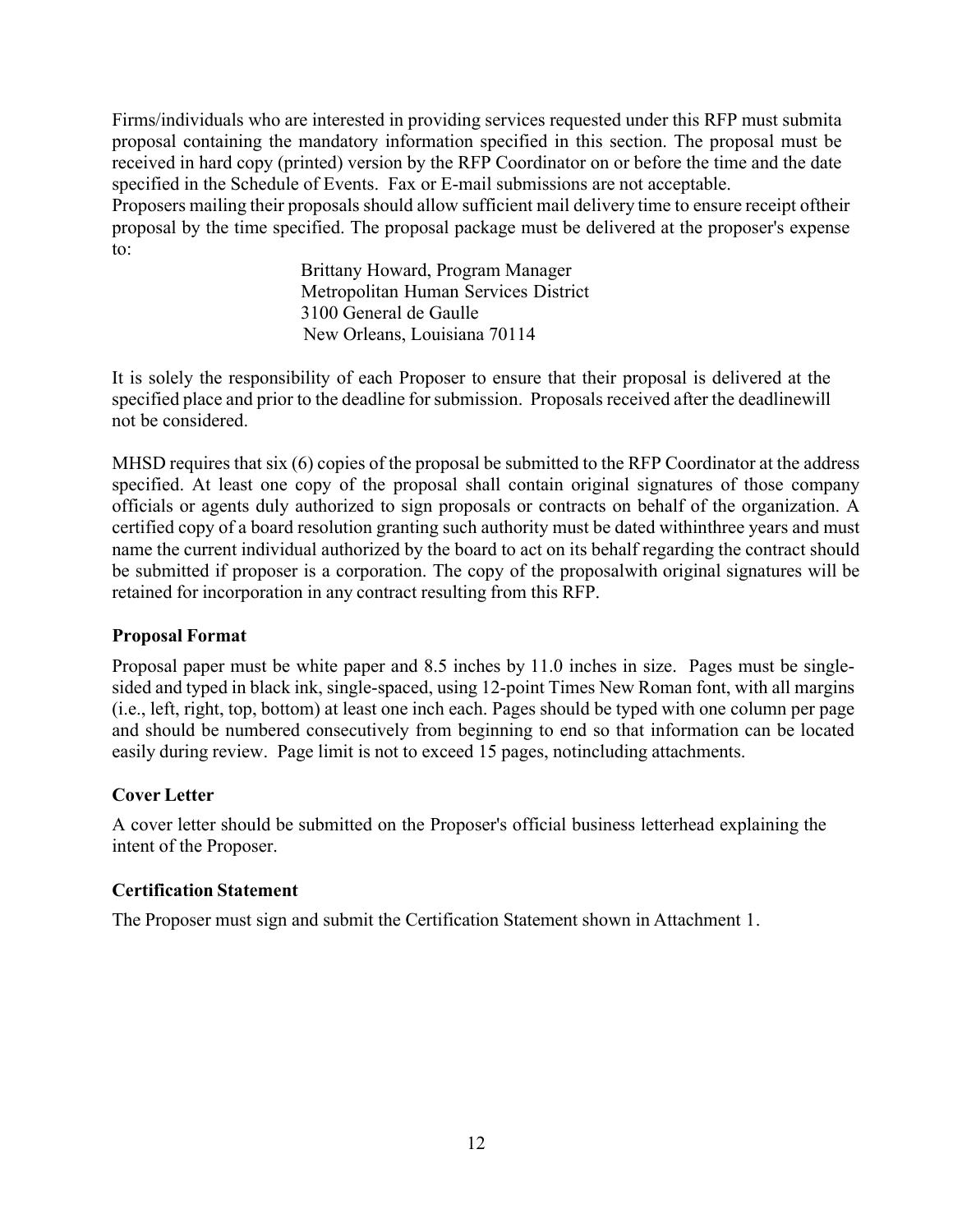### **PROPOSAL CONTENT**

### **Executive Summary**

This section serves to introduce the scope of the proposal. It should include administrative information including, at a minimum, Proposer contact name and phone number, and the stipulation that the proposal is valid for a time of at least 90 days from the date of submission. This section should also include a summary of the Proposer's qualifications and ability to meet MHSD's overall requirements in the timeframes set by the agency. It should include a positive statement of compliance with the RFP terms. If the Proposer cannot complywith any of the terms, an explanation of each exception should be supplied.

### **Corporate Background and Experience**

The Proposer shall give a brief description of their company including a brief history, corporate structure and organization, number of years in business, and copies of its latest financial statement, preferably audited. This section should provide a detailed discussion of the Proposer'sprior experience in working on projects similar in size, scope, and function to the proposed contract. Proposers should describe their experience in other states or in corporate/governmental entities of comparable size and diversity with references from previous clients including names and telephone numbers. Proposers should clearly describe their ability to meet or exceed the qualifications in this RFP.

## **Proposed Project Staff**

The Proposer shall provide detailed information about the experience and qualifications of the Proposer's assigned personnel considered key to the success of the project. This information should include education, training, technical experience, functional experience, specific dates and names of employers, relevant and related experience, past and present projects with dates and responsibilities and any applicable certifications. This should also specifically include the role and responsibilities of each person on this project, their planned level of effort, their anticipated duration of involvement, and their on-site availability. Customer references (name, title, company name, address, and telephone number) should be provided for the cited projects in the individual resumes. Proposers should clearly describe their ability to meet or exceed thequalifications in this RFP.

Staffing Requirements will include:

- 1. Case Manager (FTE)- Duties include: Conduct street outreach as scheduled by Program Director;Make face-to-face contacts with individuals living on the streets; Establish rapport to engage participants with services; Contact/link participants with providers for homeless services; Review referrals and assess program eligibility through Coordinated Entry; Complete intake and initial assessment of services needed; Develop and monitor housing plans through HMIS entries/ utilization; Assure participant assistance is provided within budget guidelines; Maintain contact with participants; Assist with developing monthly budgets, where applicable, for participants; and assist participants in obtaining community support, resources, and services.
- 2. Outreach Worker (FTE) Duties include Conduct Street outreach as scheduled by ProgramDirector; Document outreach contacts; Notify Case Manager of needed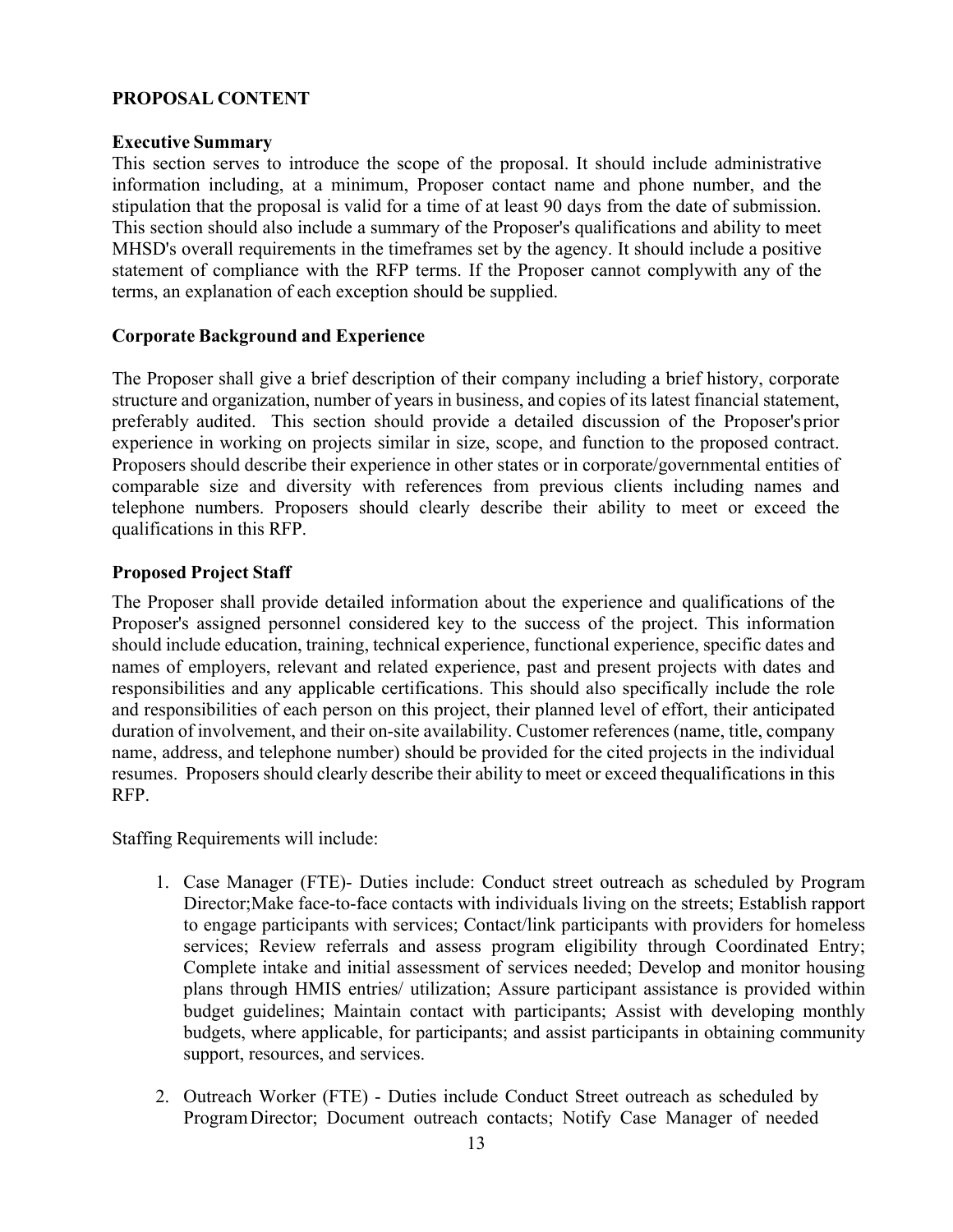participant assessments; Establish rapport to engage participants with services; and Contact/linkparticipants with providers for homeless services.

- 3. SOAR Benefits Specialist (FTE) PATH local provider staff must include at least one SSI/SSDI Outreach, Access, and Recovery (SOAR) Benefits Specialist who is responsible for assisting PATH participants with SSI/SSDI applications. Additional information is available at [https://soarworks.prainc.com/.](https://soarworks.prainc.com/) Duties include: Complete interviews with individuals to gather information to complete SSI/SSDI applications; Gather medical records and other information to complete SSI/SSDI applications; Write SOAR Medical Summary Reports for individual applications; Accompany individuals to appointments at the Social Security Administration; Coordinate visits to medical doctors, psychiatrists, and other specialists to obtain evidence for the application; Conduct follow up until benefits are approved and received.
- 4. Program Director (Match Requirement) Provides administrative oversight for the PATH program and is responsible for supervising and monitoring all aspects of the program including ensuring correct staffing, providing quality assurance, responding to concerns and feedback from program participants, compiling and reporting program outcomes.
- 5. Intake Coordinator (PTE) Completes Coordinated Entry intakes and data entry to assist withidentifying participants' housing needs. (20% Match Requirement)

Staff Orientation and Training - Orientation and annual training shall be provided by the contractor to all contract staff. Training must include client rights, professional boundaries, abuse/neglect policy and reporting procedures, crisis intervention, accessing community resources, First Aid & CPR, management of aggressive behavior, street outreach guidelines, the contract statement of work, the program's policies and procedures, cultural competency, and multicultural sensitivity, as well as signs and symptoms of serious mental illnesses and substance use disorders. The contractor must train all contract personnel in the principles and service delivery techniques associated with the Recovery Oriented System of Care model which is a priority of SAMHSA. Contract staff shall be responsible for knowing the information provided through the following links:

[http://www.](http://www.samhsa.gov/homelessness-programs-resources)samhsa.gov/homelessness[-programs-resources](http://www.samhsa.gov/homelessness-programs-resources/grant-programs-services/path)

[http://www.](https://www.samhsa.gov/homelessness-programs-resources/grant-programs-services/soar)samhsa.gov/homelessness-programs-resources/grant-programs-services/path

[https://www.samhsa.gov/homelessness-pr](http://www.samhsa.gov/homelessness-programs-resources/grant-programs-services/soar)ogram[s-resources/grant-programs-services/soar](http://www.samhsa.gov/homelessness-programs-resources/grant-programs-services/soar)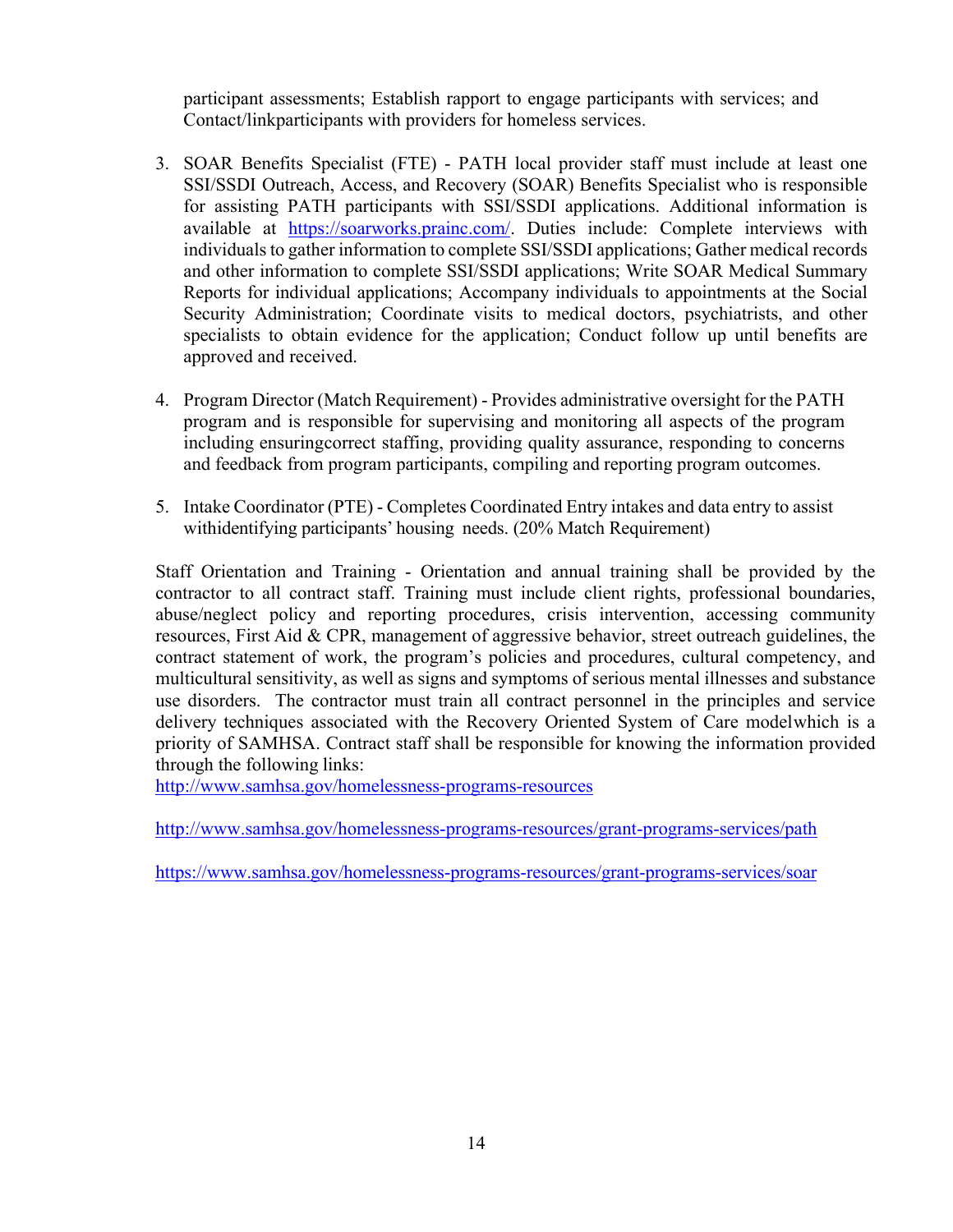# **Approach and Methodology**

The Proposer should:

- Provide Proposer's understanding of the nature of the project/scope of services and how its proposal will best meet the needs of MHSD.
- Define its functional approach in identifying the tasks necessary to meet requirements.
- Define its functional approach in providing the services.
- Describe the approach to project management and quality assurance.
- Summarize methodology to track results.
- Provide a proposed project work plan that reflects the approach and methodology, tasks, and services to be performed, deliverables, timetables, and staffing.

# **Cost Information**

The Proposer shall provide a 12-month budget (July 1, 2022 – June 30, 2023) detailing all project expenses for providing all proposed services. For information purposes, the Proposershall provide the total estimated number of hours, by classification, for the Proposer's projectstaff, the billing rate by classification, and an estimated percentage of the effort that will be completed by a subcontractor (if applicable).

# **EVALUATION AND SELECTION**

# **Evaluation Team**

The evaluation of proposals will be accomplished by an evaluation team, to be designated by MHSD, which will determine the proposal most advantageous to MHSD, taking into consideration price and the other criteria factors set forth in the RFP.

# **Administrative and Mandatory Screening**

All proposals will be reviewed to determine compliance with administrative and mandatory requirements as specified in the RFP. Proposals that are not in compliance will be rejected fromfurther consideration.

# **Clarification of Proposals**

MHSD reserves the right to seek clarification of any proposal to identify and eliminate minor irregularities or informalities.

## **Evaluation and Review**

Proposals will be evaluated based on information provided in the proposal. The Evaluation Team will evaluate and score the proposals using the criteria and scoring as follows: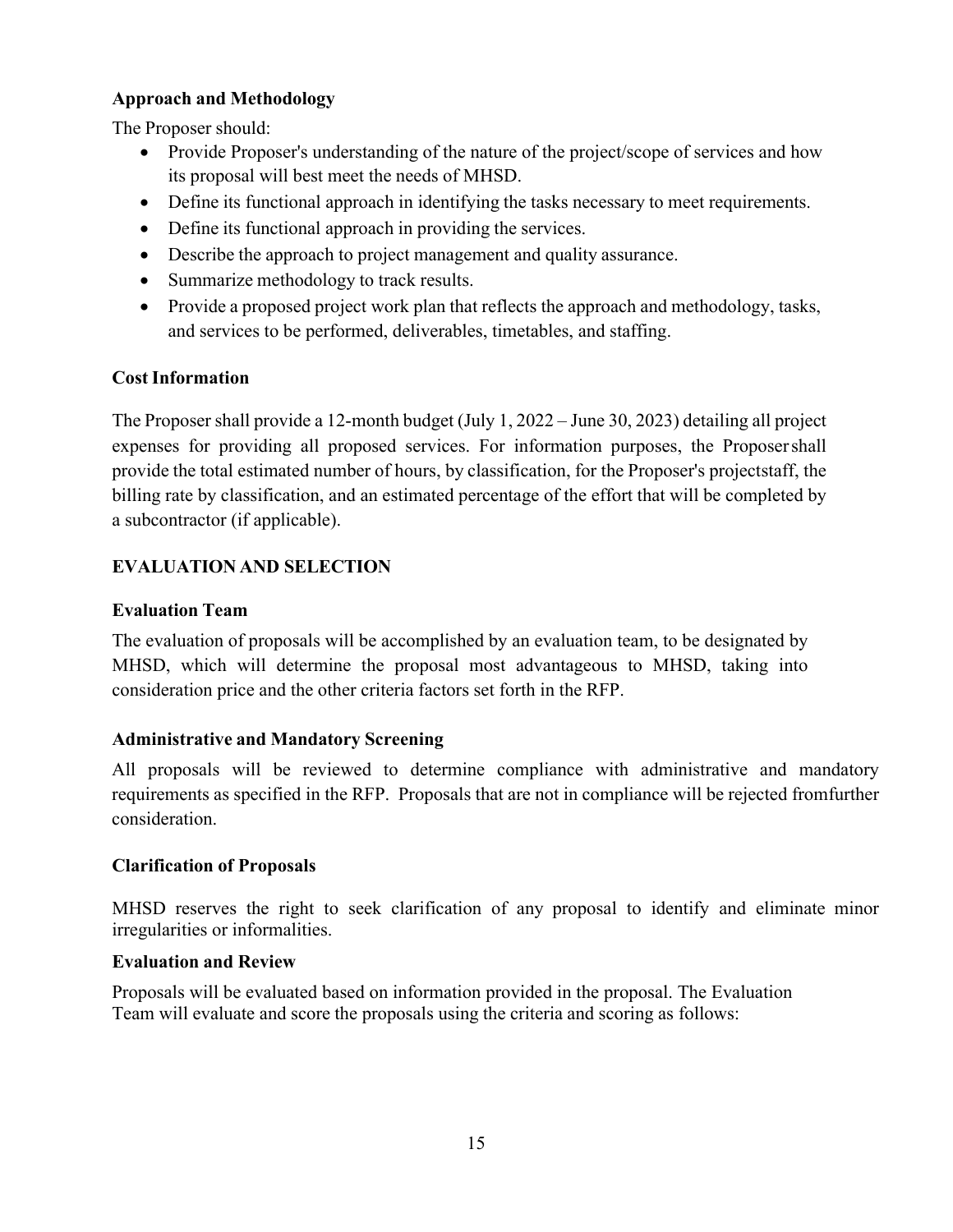| Criteria                                                                                                                                                      | <b>Maximum Score</b> |
|---------------------------------------------------------------------------------------------------------------------------------------------------------------|----------------------|
| UNDERSTANDING OF THE PROJECT<br>Documented understanding of the purpose for which the<br>proposal or offer is being made<br>Thoroughness of proposal          | 20                   |
| PROJECT REQUIREMENTS<br>Organizational experience and work previously done in this 15<br>area<br>Reference to job descriptions of key personnel               |                      |
| FUNCTIONAL APPROACH & METHODOLOGY<br>Detailed description of work to be done<br>Detailed schedule or target dates for completion of each<br>$\bullet$<br>task | 20                   |
| ORGANIZATIONAL STRUCTURE<br>Appropriate number of qualified personnel allocated for<br>project<br>Clearly depicted lines of authority                         | 15                   |
| <b>BUDGET COST</b><br>Reasonable cost                                                                                                                         | 15                   |
| PROJECT EVALUATION<br>Description of project management and quality assurance<br>plan<br>Description of tracking of results                                   | 15                   |
| <b>Total Score</b>                                                                                                                                            | 100                  |

## **Cost Evaluation**

The Proposer with the lowest total cost shall receive 15 points. Other proposers shall receivecost points based upon the following formula.

 $BCS = (LPC/PC X 15)$ 

| Where: | $BCS =$ Computed cost score (points) for proposer being evaluated |
|--------|-------------------------------------------------------------------|
|        | $LPC =$ Lowest proposed cost of all proposers                     |
|        | $PC =$ Total cost of proposer being evaluated                     |

### **Announcement of Contractor**

The Evaluation Team will compile the scores and make a recommendation to the Executive Director of MHSD based on the proposer with the highest score. MHSD will notify the successful Proposer and proceed to negotiate terms for final contract. Unsuccessful proposers will be notified in writing accordingly.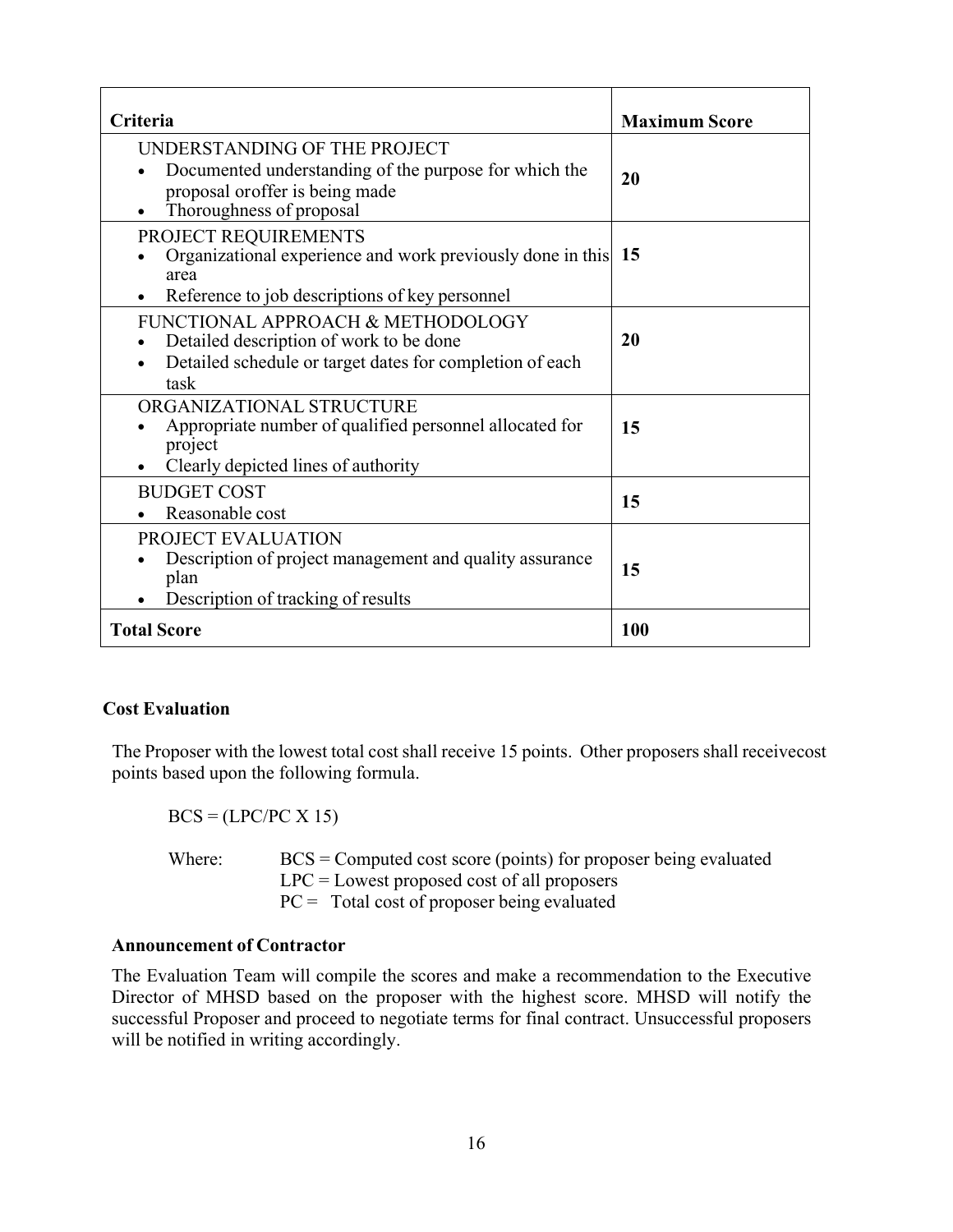## **SUCCESSFUL CONTRACTOR REQUIREMENTS**

### **Corporation Requirements**

If the contractor is a corporation not incorporated under the laws of MHSD of Louisiana or resides from out of the State of Louisiana, the contractor shall have obtained a certificate of authority under R. S. 12:301-302 from the Secretary of State of Louisiana. If the contractor is a for-profit corporation whose stock is not publicly traded, the contractor shall ensure that a disclosure of ownership form has been properly filed with the Secretary of State of Louisiana.

### **Billing and Payment**

Payment will be made upon receipt of approved cost reimbursement invoices and documentation to support the deliverables defined in this statement of work. Contractor shall not bill more than one-twelfth of the total contract amount per month unless prior approval to do so is granted by MHSD. All monthly invoices are due by the fifth (10th) day of the following month. Services must be billed on a typed invoice form completed by Contractor; original documents must be signed and dated in blue ink. Contractor shall not bill for work times and dates during which Contractor is receiving compensation from another private, state,or federal funding source. Supporting documentation must include the unduplicated number ofpersons served during the month and the cumulative unduplicated number of persons served from the start of the contract. Contractor is obligated to submit a final invoice to MHSD within five (5) days after the termination date of contract.

### **Confidentiality**

All financial, statistical, personal, technical, and other data and information relating to MHSD's operation which are designated confidential by MHSD and made available to the contractor to carry out this contract, or which become available to the contractor in carrying out this contract, shall be protected by the contractor from unauthorized use and disclosure through the observance of the same or more effective procedural requirements that are applicable to MHSD. The identification of all such confidential data and information as well as MHSD's procedural requirements for the protection of such data and information from unauthorized use and disclosure shall be provided by MHSD in writing to the contractor. If the methods and procedures employed by the contractor for the protection of the contractor's data and information are deemed by MHSD to be adequate for the protection of MHSD's confidential information, such methods and procedures may be used, with the written consent of MHSD, to carry out the intent of this paragraph. The contractor shall not be required under the provisions of the paragraph to keep confidential any data or information which is or becomes publicly available, is already rightfully in the contractor's possession, is independently developed by the contractor outside the scope of the contract or is rightfully obtained from third parties.

Under no circumstance shall the contractor discuss and/or release information to the media concerning this project without prior express written approval of MHSD.